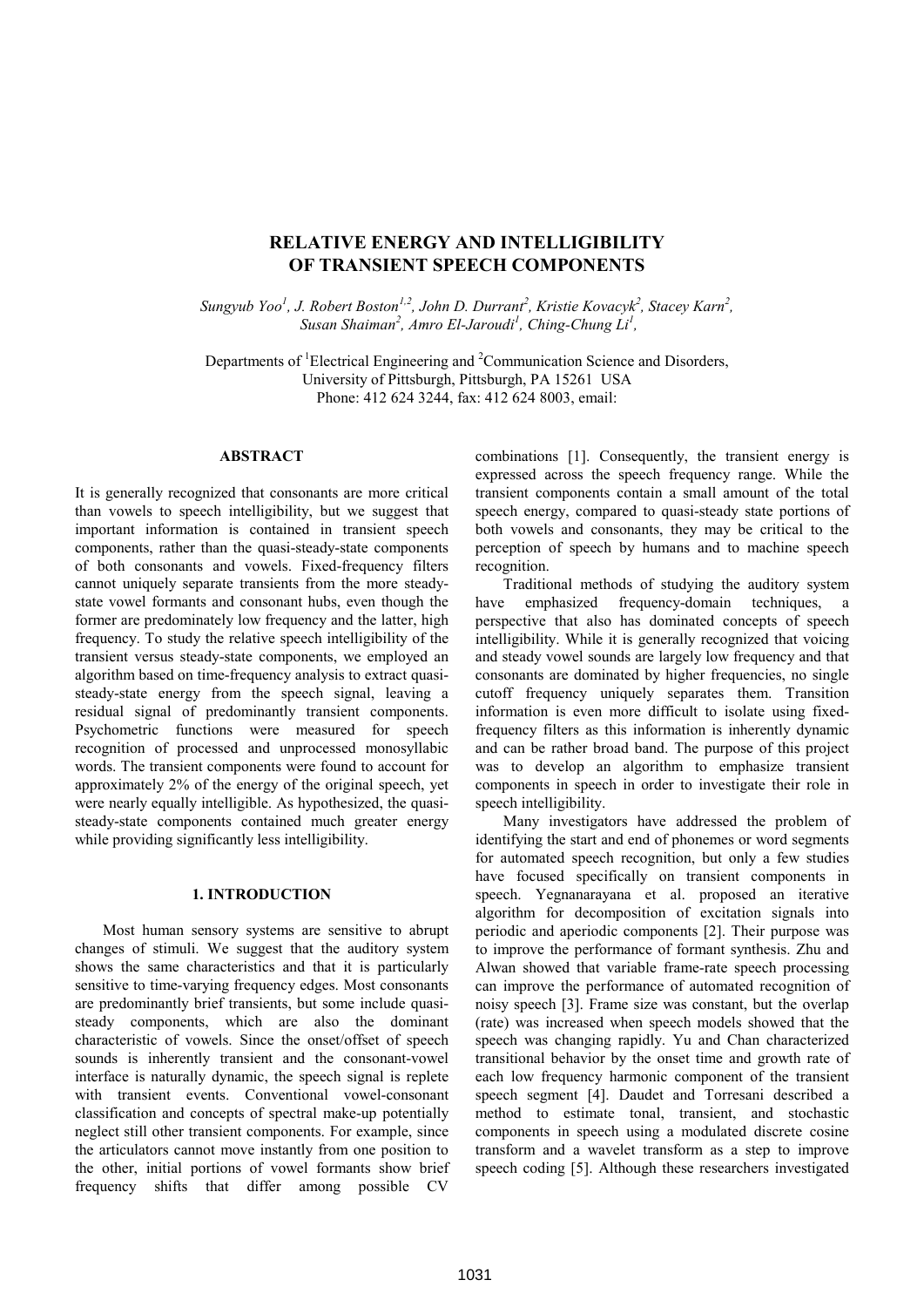the detection of speech transient information, they did not address the relation of the transient information to speech intelligibility.

Our approach to emphasizing transient information in speech was to use time-varying bandpass filters (TVBF) to remove predominately steady-state energy in the speech signal. The filters were based on an algorithm described by Rao and Kumaresan, who developed a method to represent a speech signal as a product of components [6],[7]. Section 2 of the paper summarizes the filtering method and explains how the center frequency and bandwidth of the bandpass filters were determined. Psychometric methods to evaluate the intelligibility of transient and original speech are also described (a surprisingly rare design in the research literature). Results presented in Section 3 include relative energy and intelligibility measures of the transient components (as operationally defined) obtained using mono-syllable words. The implications of the findings are discussed in Section 4, as the results suggest an approach to an efficacious basis for enhancement of speech intelligibility.

#### **2. METHODS**

Digital speech signals were down-sampled from 44100 Hz. to 11025 Hz. and then highpass filtered at 700 Hz. The low frequency part of the spectrum was removed for reasons discussed later in Methods. This region mostly represents voicing and occasionally some first-vowel format information, whereas most of the intelligibility-bearing spectrum of vowels and nearly all consonant spectral power falls above approximately 500 Hz. [8]. Since the interest in this study was in speech intelligibility and the highpass filtered speech was as intelligible as the original speech (verified by our experimental measurements of intelligibility), we used the highpass filtered speech as the reference speech signal.

 We assume that the reference speech is a superposition of a quasi-steady-state (QSS) and a transient component,  $x(t) = x_{qss}(t) + x_{tran}(t)$ , where  $x(t)$ ,  $x_{qss}(t)$ , and  $x_{tran}(t)$  are the reference, quasi-steady-state, and transient components, respectively. The QSS component is the component that the filter algorithm is intended to remove, and we expect it to include most of the energy in vowels and hubs of consonants. The transient component is the signal that remains after *xqss(t)* have been removed.

 Three time-varying bandpass filters (TVBF) were used to extract quasi-steady-state energy from the reference speech. [6],[7] Each TVBF was implemented as an FIR filter of order 150 with center frequency and bandwidth determined from the output of a tracking filter, which included an all-zero filter (AZF) followed by a single-pole dynamic tracking filter (DTF). The center frequency of each DTF tracked one spectral band of the speech signal. The zeros of the corresponding AZF were set to the frequencies being tracked by the other DTFs to minimize the energy at those frequencies appearing at the DTF input. The pole location of the DTF was adjusted by the estimated frequency of the output of that DTF. Then, frequency and amplitude of the tracked component (output of the DTF) were estimated using linear prediction in the spectral domain (LPSD) [6].

The center frequency of the DTF output determined the TVBF center frequency. The bandwidth of the TVBF was calculated from the speech+noise-to-noise ratio (SNNR) using

$$
SNNR = \frac{s(t)}{\sqrt{E[n(t)]^2}}
$$
  

$$
BW(t) = \begin{cases} 0 & SNNR < \theta \\ B\left(1 - \frac{\theta}{SNNR}\right) & SNNR \ge \theta \end{cases}
$$

where  $n(t)$  is a reference noise signal recorded from a silent part of speech, *s(t)* is the speech+noise signal (AM information from LPSD), B is the maximum bandwidth, and  $\theta$  is the filter activation threshold [7].

If the amplitude of a tracked component is large, the corresponding DTF has a wide bandwidth, and if the amplitude is small, the filter has a narrow bandwidth. If the SNNR falls in the noise masking region (SNNR  $\leq \theta$ ), the bandwidth is set to zero to avoid excessive noise energy in the filter output. For larger SNNR, the bandwidth increases asymtotically from 0 to the maximum value.

In pilot studies with unfiltered speech, the adaptation of the TVBF was found to be dominated by low-frequency energy. With highpass filtering at 700 Hz., the TVBF were more effective in extracting quasi-steady-state energy from higher frequencies. As stated earlier, the low frequencies have little influence on intelligibility, and their removal did not affect the intelligibility of the reference speech. The QSS component was obtained as the sum of the outputs of the three TVBF, and the transient component was obtained by subtracting the QSS component from the reference speech signal.

Each filter is characterized by two parameters: the maximum bandwidth B and the activation threshold  $\theta$ . which is the speech-power-to-noise power at which the filter is activated. The maximum bandwidth must be large enough to capture most of the energy in the spectral band being tracked but small enough to be restricted to a single band. The activation threshold is based on the ratio of speech to noise power in a spectral band. It must be small enough to assure that the filter is active during a quasi-steady-state sound and high enough to not be active during speech transitions or noise.

 In order to determine the relative intelligibility of the QSS and transient components compared to the original speech, phonetically-balanced CVC words spoken by several male and female speakers (from CDROM CD101R2 from AUDITEC of St. Louis) were used to measure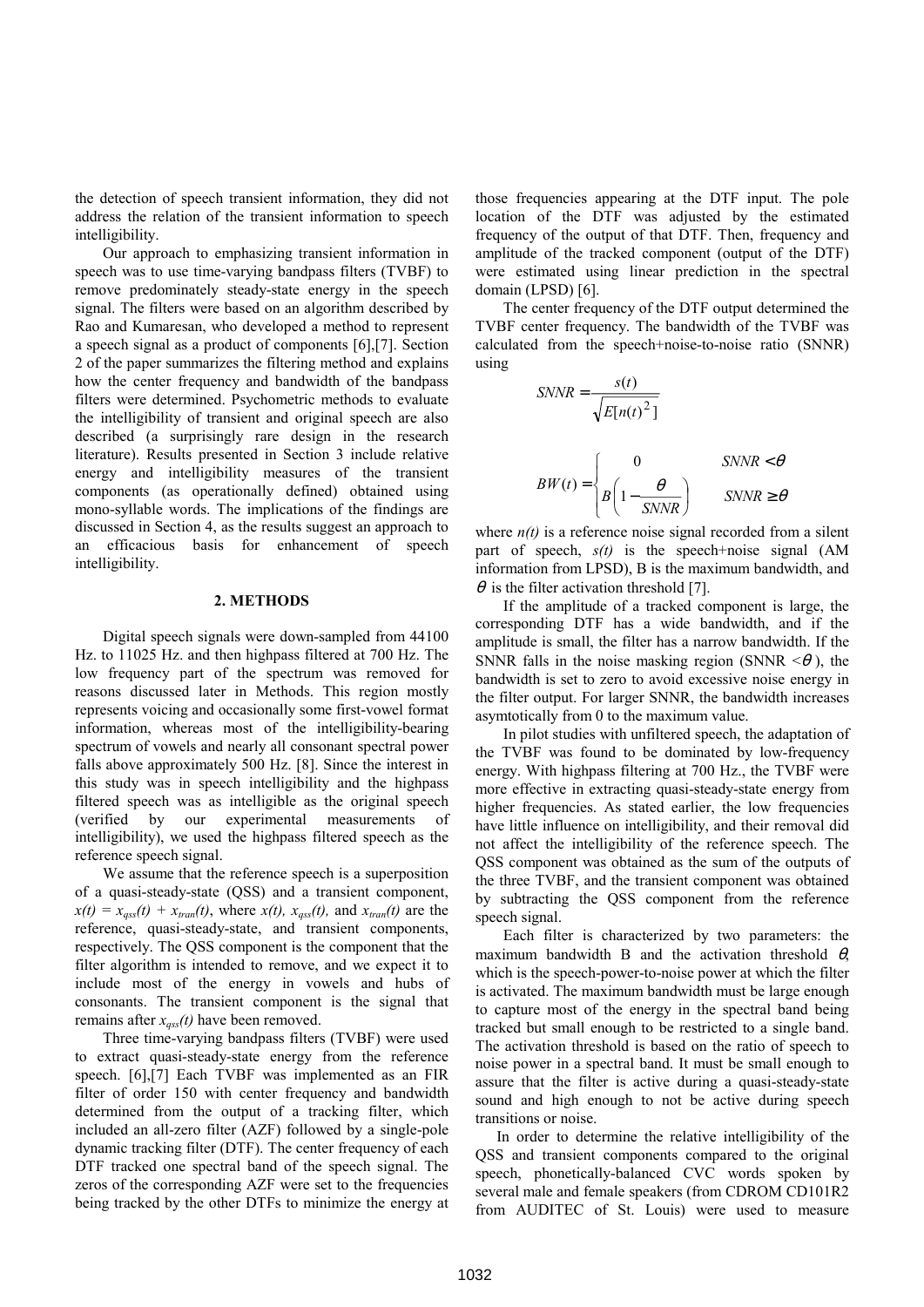psychometric functions (word recognition vs. stimulus level), providing information on the effective sensation level of the different speech signals tested and the maximum word recognition score (PBmax) for them. Three hundred monosyllable words were divided into 30 sets of 10 words. Each list was processed to generate original, reference (highpass filtered), QSS, and transient component versions.



Figure 1. Waveforms of speech signal "pike" spoken by a female speaker: (a) reference speech; (b) QSS component; (c) transient component.

 Different sets of words were presented at each of several speech intensities to five young, normal hearing subjects (a robust number by psychoacoustic research standards for such labor-intensive studies). The number of recognition errors was scored by skilled examiners under supervision of coauthor JDD, a certified clinical audiologist. Different lists were used to obtain growth functions for original speech, reference speech, QSS, and transient components to minimize learning or anticipation effects. The test spanned intensity levels from hearing threshold to the maximum recognition level. A maximum recognition score of less than 100% was recorded only if a higher speech amplitude was tested and yielded a recognition score equal to or less than the highest score at a lower level.

 The Friedman test was used to perform a nonparametric analysis of variance on the maximum recognition scores for the different components, and posthoc Wilcoxon's signed-rank tests were used to identify which pairs of scores were different. Results reported here were obtained with words presented in quiet, but essentially the same results were obtained for words presented with various types and intensities of background noise.

#### **3. RESULTS**

Our goal was to remove as much energy from the highpass-filtered signal as possible with minimal effect on intelligibility. Pilot tests with the preliminary word set were

used to determine the maximum bandwidths and bandwidth thresholds of the TVBF that most effectively removed signal energy from the reference speech. The bandwidth parameters were systemically varied between 700 to 1100 Hz and the bandwidth threshold between 5 to 18 dB, and intelligibility of the transient component was assessed qualitatively. A bandwidth threshold of 15 dB and maximum bandwidth of 900 Hz. provided the lowest energy in the resulting transient components with good intelligibility, and those parameters were used for the results presented here.



Figure 2. Time-frequency plots of speech components in Fig. 1: (a) reference speech; (b) QSS component; (c) transient component.

An example of decomposition of a speech signal is illustrated in Fig. 1 and 2. A monosyllable word ("pike", represented phonetically as /paIk/) spoken by a female speaker was decomposed into QSS and transient components as described above. The reference, QSS, and transient components are shown in Fig. 1. The energy in the QSS component is 87% of the energy in the reference speech. The QSS component is dominated by the vowel /aI/ in "pike", from approximately 0.05 to 0.17 sec. The remaining 13% of the energy is in the transient component, which includes energy associated with the noise burst accompanying the articulatory release of /p/ from approximately 0.01 to 0.05 sec., and the articulatory release of /k/ at around 0.38 sec.

The sound of the QSS component was very garbled and difficult to identify in isolation as the word "pike". On the contrary, the transient component was perceptually similar to the reference speech, despite having much less energy.

To help visualize the effects of the TVBF, timefrequency plots of the signal spectra were calculated using a 55 msec. Hamming window. Figure 2 demonstrates that most of the sustained vowel energy is included in the QSS component and that the transient component primarily includes energy at the beginning of the dominant components. In particular, the transient component includes spectral characteristics of both the /p/ and /k/ releases, as